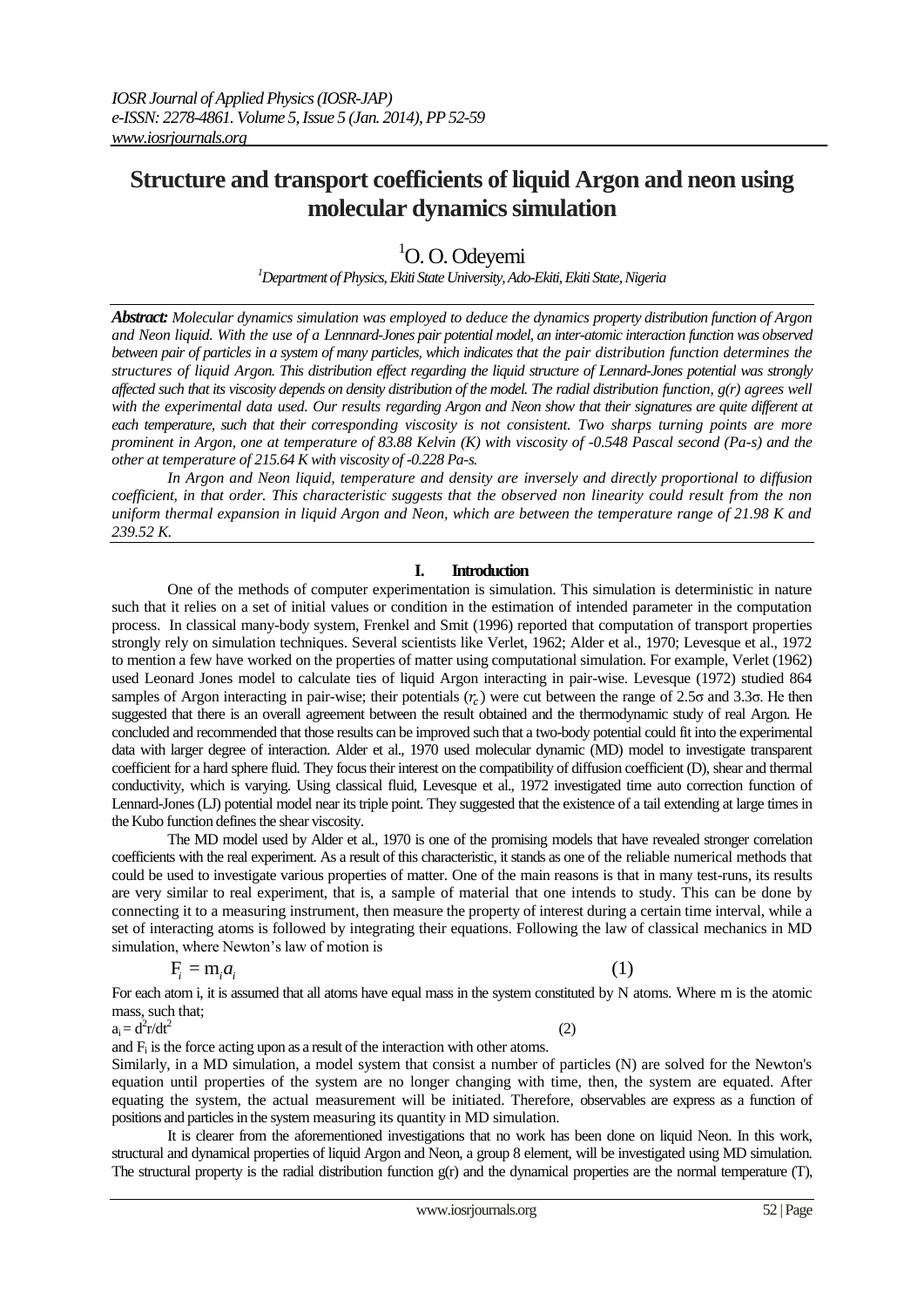reduced temperature  $(T^*)$ , reduced density  $(\rho^*)$ , diffusion coefficient (D), viscosity (n) and mean-square displacement  $(r_{\text{max}})$ . These systems; Argon and Neon were chosen based on the availability of parameters that could enter the potential function and vaporization energies of the system. The g(r) is as well called the pair distributional/correlation function in the case of pair interactions. This g(r) is the most notable property among these aforementioned properties; plays significant role in determinations of theories of liquid state and effectively characterizes the local structures of fluid.

## **II. Methodology**

It is easier to measure the radial distribution function  $g(r)$  in a simulation, because, it is the ratio between the average number of density *o*(r) at a distance (r) from any given atom. In such scenario, it is assumed that all atoms are identical and the  $\rho(r)$  at r from an atom in an ideal gas are the same over all densities. Structural calculations are obtained through the pair distribution function given by Frenkel and Smit (1996) as;

$$
g(r) = \frac{V}{N} \left( \frac{\Delta N}{4\pi r^2 \Delta r} \right)
$$
 (3)

This is an integer over the simulation time steps at equilibrium. The volume of the box with N particles is V, while ∆N represent particles in a shell within the region r-  $(\Delta r/2)$  and r +  $(\Delta r/2)$  r, where  $\Delta r$  is the shell thickness, that is,  $\Delta r \ll r$ . Since r and  $\Delta r$  are measure of position or distance, they are in units of length. The g(r) function is a time independent static equilibrium system that measures the static structure of a matter and describes spatial organization of molecules about a central molecule (Haile, 1992). The  $g(r)$  function plays a key role in the pair distribution function of dense fluids and provides a signature for identifying the lattice structure of crystalline solids. The probability to find a pair, which is a distance r apart, relative to what is expected for a uniform random distribution at the same density is define by Haile (1992) as;

$$
\rho g(r) = \frac{1}{N} \left\{ \sum_{i=1}^{n} \sum_{j=1}^{n} (r - r_{ij}) \right\}
$$
  
 
$$
j \neq i
$$
 (4)

The angular bracket is the time average,  $\rho$  is the density number, N is the total number of particles and  $r_{ii}$  is the vector between centers of atoms i and j. The average number of atoms located between  $r_i$  and  $r_j$  from a given atom is given by the expression;

$$
\rho \int_{r} g(r) 4\pi r^{2} dr \tag{5}
$$

This allows defining the coordination number when disorder occurs.

Diffusion coefficient (D) and viscosity (η) are some of the dynamical properties that will be consider in this paper. Diffusion is a transport process or dynamical phenomenon that results from molecular motion of particles in fluids. The Fick's law is a microscopic law, which describes D and states that the flux (J) of the diffusing species is directly proportional to the negative gradient  $(\nabla)$  in the concentration (C) of species. That is,

$$
J = -D\nabla C \tag{6}
$$

Where, D is the constant of proportionality. Unlike D, n was obtained through a well-known Kubo-like formula of

$$
\eta = \int_0^\infty \eta(t)dt
$$
\nwith\n
$$
\eta(t) = \frac{\rho}{3K_B T} \sum_G \left( \frac{T^{XY}(0) T^{XY}(t)}{N} \right)
$$
\n(8)

Where,  $T^{XY}$  is the shear stress, the sum is made on the circular permutation of indices and the bracket implies that the average is divided over the (initial) time.

These properties are considered in an ensemble, such that the number of particles N, the Volume V and the total energy E of the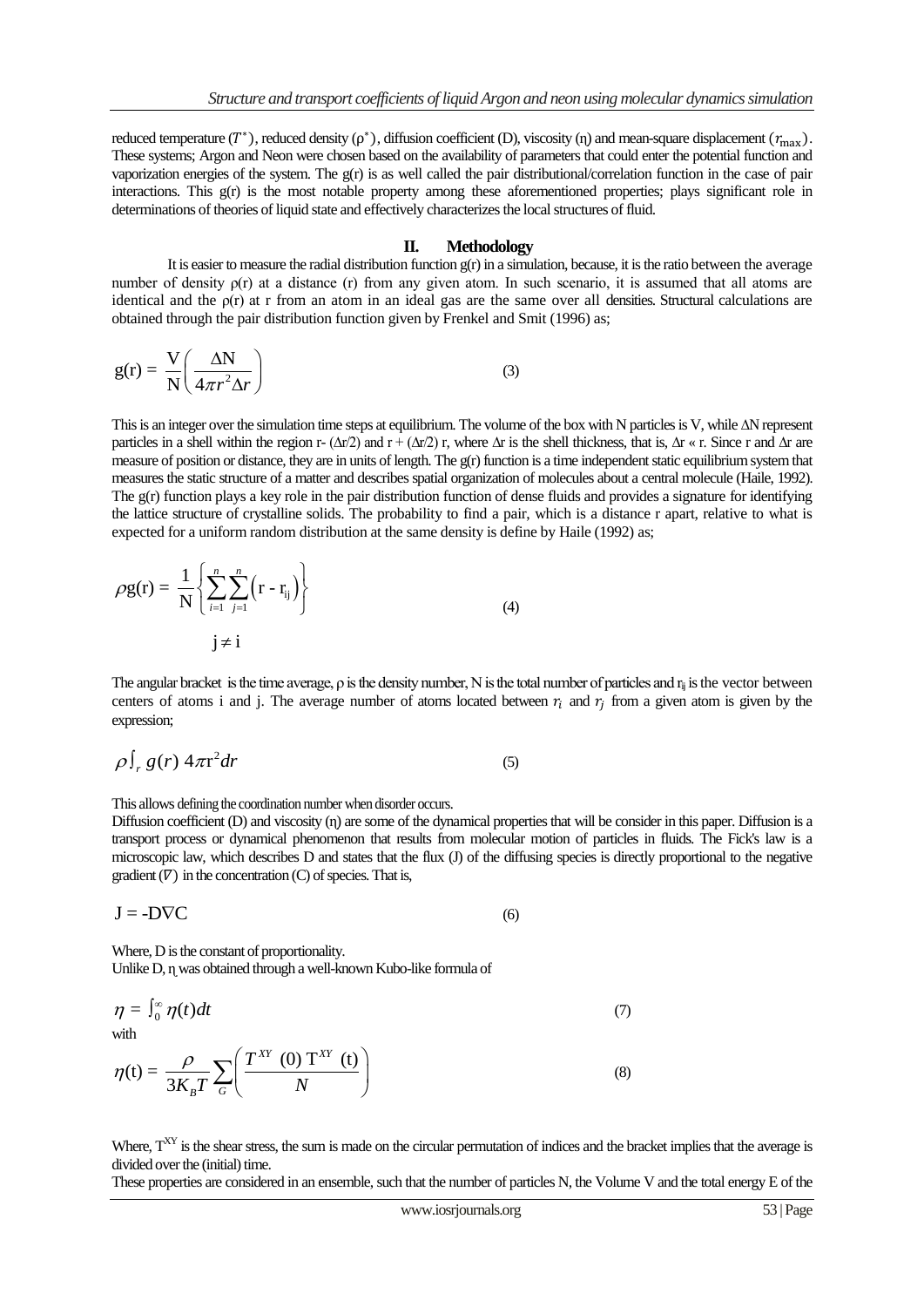system are constants. These indicate that a micro-canonical ensemble, which is an isolated system, does not interact with the rest of the universe or its environment. Hence, it is characterized by the state N, V and E.

Lennard-Jone (LJ) potential model is employed to compute this isolated system. One of the reasons is that it describes the interatomic functions between pair of particles in a system of many particles. Given by the expression

$$
V(r) = N(N-1)
$$

$$
\Sigma \Sigma 4 \in \left[ \left( \frac{\sigma}{r} \right)^{12} - \left( \frac{\sigma}{r} \right)^{6} \right]
$$
\n(9)

The term  $\left(\frac{\sigma}{\sigma}\right)$  $\frac{\sigma}{r}$ )<sup>12</sup> is a repulsive term that accounts for the columbic or screening effect of atoms pair. This repulsive term effect creates a short range order, which is a characteristic of the liquid state. The range of this repulsion is roughly equal to the nearest neighbor distance. The term  $\left(\frac{\sigma}{\sigma}\right)$  $\frac{\sigma}{r}$ )<sup>6</sup> is an attractive term, which arises from Van der waals forces. These attractive forces bind the atoms together at long range and vary much more smoothly with the distance between particles. It also plays a minor role in determining the structure of the liquid (Verlet, 1962).

Before triggering the simulation, the particles positions and velocities are initialized. This initialization of particles positions and velocities must be strictly compatible with intending structure the investigator is aiming to simulate (Frenkel and Smit, 1996). For example, the particles should not be positioned in such a way that results to overlapping of atomic or molecular cores. Recall that in thermal equilibrium,

$$
\left(\mathbf{V}_{\alpha}\right) = \frac{\mathbf{K}_{\mathrm{B}}\mathbf{T}}{\mathbf{m}}\tag{10}
$$

Where  $(V_\alpha)$  is the component  $\alpha$  of the velocity of a given particle, we define as instantaneous temperature at time t T(t) through this relation

$$
K_{B}T(t) \approx \sum_{i=1}^{N} \frac{mV_{\alpha_{i}}^{2}(t)}{Nf}
$$
  
\nm is Brownian particle mass  
\n
$$
N_{in} = \sum_{i=1}^{N} \frac{mV_{\alpha_{i}}^{2}(t)}{Nf}
$$
\n(11)

N is number of particles  $K_B$  is Boltzmann constant

During equilibrium, the temperature will adjust itself because, it is not critical.

The most time consuming part of MD simulation the calculation of force acting on every particle. Considering LJ potential with pair wise additive interaction with contribution of particle i due to its neighbor, interaction only between a particle and the nearest image of another particle as well, then, for a system of N particles, pair distance  $\frac{N(N-1)}{2}$  is evaluate.

If given pair of particles are closer to interact, forces of particles and the contribution of the potential energy are easier to calculate. For example, if one wants to x-component of this force,

$$
Fx(r) = -\frac{\partial \phi(r)}{\partial x}
$$
  
=  $-\frac{\left(\frac{x}{r}\right)\partial \phi(r)}{\partial x}$   
then for a LJ system in a reduced unit

$$
Fx(r) = \frac{48X}{r^2 \left[\frac{1}{r^{12}} - \frac{0.51}{r^6}\right]}
$$
(13)

The Verlet and predictor-corrector algorithms are most popularly used MD simulations. To derive the algorithm, we start with the Taylor expansion of the coordinate of a particle around time, t (Furio, 1997), where

The Verlet and predictor-corrector algorithms are most popularly used MD simulations. To do with the Taylor expansion of the coordinate of a particle around time, t (Furio, 1997), where 
$$
r(t + \Delta t) = r(t) + v(t)\Delta t + \frac{1}{2}a(t)\Delta t^2 + \frac{1}{6}b(t)\Delta t^3 + O(\Delta t^4)
$$
 (14)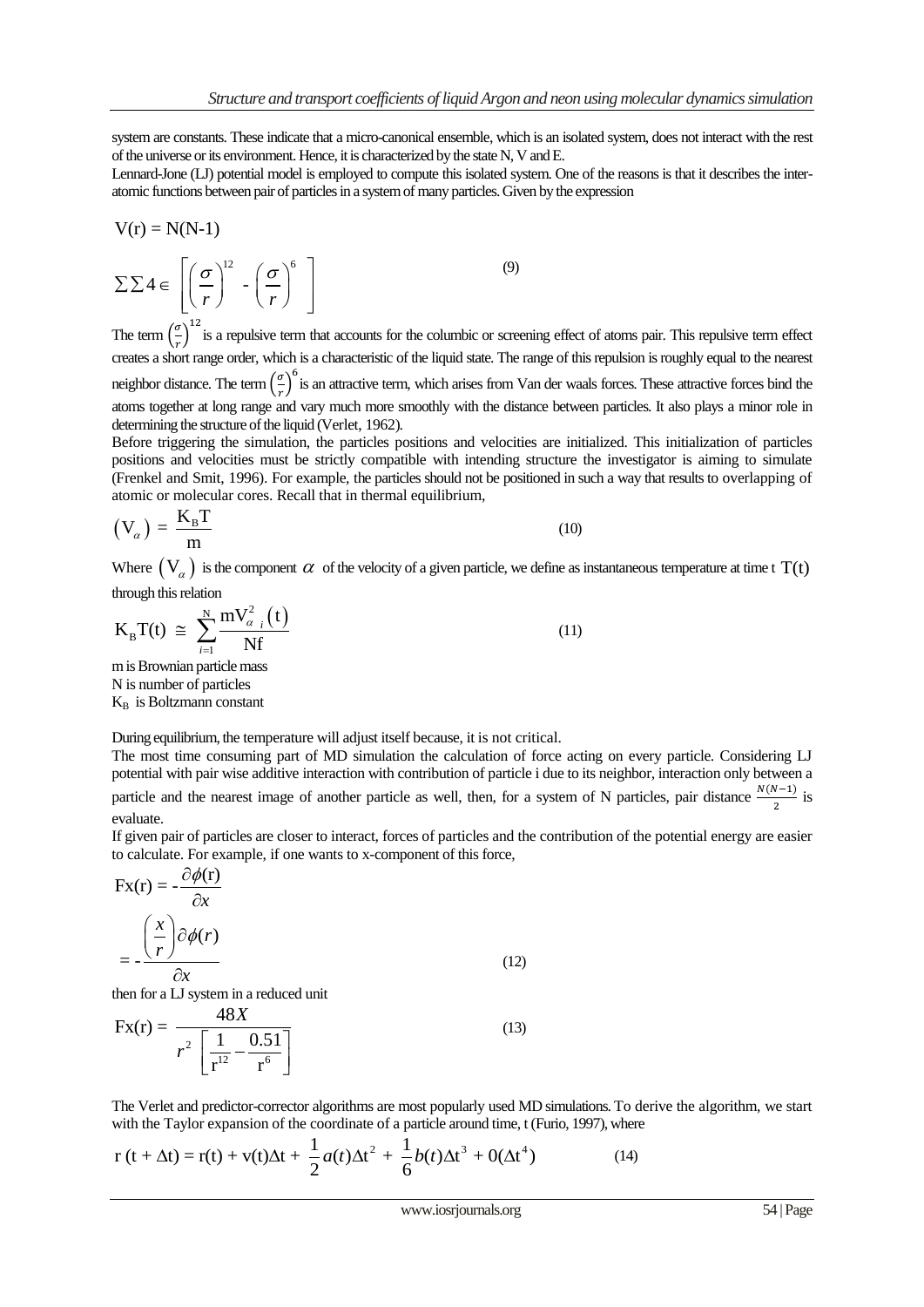Where t is the force divided by mass and the force is a function of r (t) position

$$
a(t) = -\frac{1}{m} \nabla V \left[ r(t) \right]
$$
  
and b is the 3<sup>rd</sup> derivative of the position r(t),  $\frac{d^3 r(t)}{dt^3}$  wrt t

3 *t*

and b is the 3<sup>rd</sup> derivative of the position r(t), 
$$
\frac{d^2 r(t)}{dt^3}
$$
 wrt t  
\nr (t +  $\Delta t$ ) = r(t) + v(t) $\Delta t$  +  $\frac{1}{2}a(t)\Delta t^2$  +  $\frac{1}{6}b(t)\Delta t^3$  + O( $\Delta t^4$ ) (16)  
\nadding these two expressions we have

adding these two expressions we have,  
\n
$$
r(t - \Delta t) = 2r(t) - r(t - \Delta t) + a(t)\Delta t^2 + O(\Delta t^4)
$$
\n(17)

The truncating error associated with equations (17) is of the order of  $\Delta t^2$ , however, the third derivative cancels out and the fourth derivative is zero. One of the main disadvantages of this algorithm (equation 17) is that, it cannot be generated directly. Then, velocities can be computed from positions by

$$
V(t) = (t + \Delta t) - \frac{r(t + \Delta t)}{2\Delta t}
$$
\n(18)

Development of velocity Verlet algorithm (VVA) was able to overcome this truncating error associated with equations 17, which is of the order of  $\Delta t^2$ . The estimation of positions, velocities and accelerations using VVA at time  $t + \Delta t$  are obtained from the same quantity at time t as follow;

$$
r(t + \Delta t) = r(t) + r(t) \Delta t + \frac{1}{2} a(t) \Delta t^2
$$
\n(19)

$$
v(t + \Delta t) = v(t) \Delta t + \frac{1}{2} a(t) \Delta t
$$
 (20)

$$
a(t + \Delta t) = -\frac{1}{m}\nabla \left[ r(t + \Delta t) \right]
$$
\n(21)

$$
v(t + \Delta t) = v \left( t + \frac{\Delta t}{2} \right) + \frac{1}{2} a(t + \Delta t) \Delta t
$$
 (22)

On the predictor corrector part of VVA, we adopt compromise between accuracy and stability. The idea is to use the information about the first n derivatives at time t to arrive at a prediction for a position and its first derivative at time  $t + \Delta t$ . Therefore, computation of the force and acceleration at the predicted position could be easier to achieve. If there is discrepancy between predicted and observed accelerations, our estimates of positions and the remaining (n-1) derivatives could be improve. For

example, considering Taylor expansion of the coordinate of a given particle at time 
$$
t + \Delta t
$$
 as follow;  
\n
$$
r(t + \Delta t) = r(t) + \Delta t \frac{\delta r}{\delta t} + \frac{\Delta t^2}{2!} \frac{\delta^2 r}{\delta t^2} + \frac{\Delta t^3}{3!} \frac{\delta^3 r}{\delta t^3} + \dots
$$
\n(23)

$$
X_0(t) \cong r(t) \tag{24}
$$

$$
X_1(t) \cong \Delta t \frac{\delta r}{\delta t} \tag{25}
$$

$$
X_2(t) \cong \frac{\Delta t^2}{2!} \frac{\delta^2 r}{\delta t^2}
$$
 (26)

$$
X_3(t) \cong \frac{\Delta t^3}{3!} \frac{\delta^3 r}{\delta t^3} \tag{27}
$$

We can write the following predictions for  $X_0(t + \Delta t)$  through to  $X_3(t+\Delta t)$  $X_0(t + \Delta t) = X_0(t) + X_1(t) + X_2(t) + X_3(t)$ 

(28)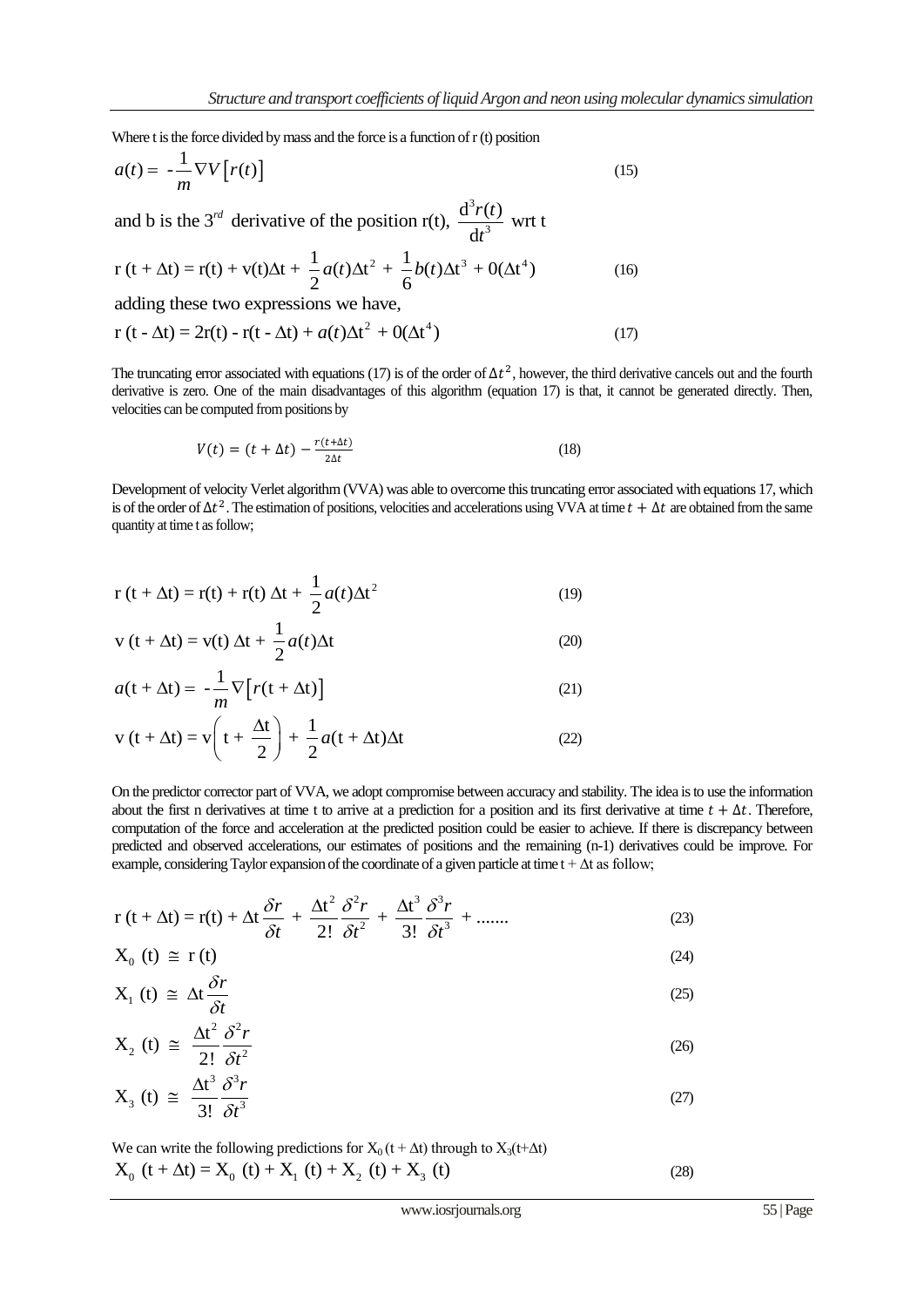|                       | su incure una transport coefficients of infinite if gott una neon using monecular a |      |
|-----------------------|-------------------------------------------------------------------------------------|------|
| $X_1(t + \Delta t) =$ | $X_1(t) + X_2(t) + X_3(t)$                                                          | (29) |
| $X_2(t + \Delta t) =$ | $X_2(t) + X_3(t)$                                                                   | (30) |

$$
X_2 (t + \Delta t) = \t\t X_2 (t) + X_3 (t) \t\t (30)X_3 (t + \Delta t) = \t\t X_3 (t) \t\t (31)
$$

Since we have  $X_0(t)$ , we can compute forces at predicted positions and as well compute the corrected values for  $X_2$  (t + $\Delta t$ ).

To do that, denote the difference between 
$$
X_2^{\text{correct}}
$$
 and  $X_2^{\text{predicted}}$  by  $\Delta X_2 \Delta X_2 = X_2^{\text{correct}} - X_2^{\text{predicted}}$ 

then, we estimate corrected values of  $X_0$  through to  $X_3$  as follows;

$$
X_n^{corrected} = X_n^{predicted} + C_n \Delta X_2
$$
 (32) Where, the  $C_n$ 

are constants that are fixed for a given order of algorithm. All corrections are proportional to signal error signal such that values of Cn yield optimal compromise between the stability and accuracy of the algorithm. In a MD simulation, the D can as well be determined from the mean square displacement (MSD). The equation

$$
2D = \lim_{t \to \infty} \frac{\partial \left[x^2(t)\right]}{\partial t}
$$

shows that D is the gradient of MSD. In this case, only one Cartesian of the mean square displacement is considered. This equation is valued within the limit of  $t \to \infty$ . In practice, it verification have to be in-place to confirmed that the simulation is adequate. The overall result is that the MSD is directly proportional to t and not another power of t. Therefore, normal temperature (T), reduced temperature  $(T^*)$ , reduced density  $(\rho^*)$ , diffusion coefficient (D), viscosity (n) and mean square displacement  $(r_{max})$  are simulated from MD model.

| Ш.<br><b>Results</b><br>Table 1: Calculated structural properties from diffusion coefficient (D) of atom in liquid Argon |        |       |                                        |        |          |           |  |
|--------------------------------------------------------------------------------------------------------------------------|--------|-------|----------------------------------------|--------|----------|-----------|--|
| <b>System</b>                                                                                                            | T      | $T^*$ | $\frac{d\mathbf{r}}{d\mathbf{r}}$<br>ρ | D      | η        | r.<br>max |  |
| Argon                                                                                                                    | 71.88  | 0.599 | 0.950                                  | 0.4490 | 4.656    | 0.9848    |  |
| Argon                                                                                                                    | 77.88  | 0.649 | 0.900                                  | 0.3868 | 1.965    | 1.0026    |  |
| Argon                                                                                                                    | 83.88  | 0.699 | 0.850                                  | 0.3255 | $-0.548$ | 1.0219    |  |
| Argon                                                                                                                    | 95.88  | 0.799 | 0.600                                  | 0.0893 | $-0.088$ | 1.0908    |  |
| Argon                                                                                                                    | 107.76 | 0.898 | 0.550                                  | 0.0957 | 0.006    | 1.1034    |  |
| Argon                                                                                                                    | 119.76 | 0.998 | 0.550                                  | 0.1052 | 0.090    | 1.0838    |  |
| Argon                                                                                                                    | 179.64 | 1.497 | 0.450                                  | 0.2440 | 0.202    | 1.0962    |  |
| Argon                                                                                                                    | 215.64 | 1.797 | 0.400                                  | 0.3796 | $-0.228$ | 1.0966    |  |
| Argon                                                                                                                    | 239.52 | 1.996 | 0.350                                  | 0.5573 | 0.359    | 1.1011    |  |

Where T is the normal temperature,  $T^*$  is the reduced temperature,  $\rho^*$  is the reduced density, D is the diffusion coefficient,  $\eta$  viscosity and  $r_{\text{max}}$  is the mean square displacement.

Table 2: Calculated structural properties from diffusion coefficient (D) of atom in liquid Neon

| <b>System</b> | $\mathbf T$ | $\mathbf{T}^*$ | $\frac{1}{2}$ | D      | η        | max    |  |
|---------------|-------------|----------------|---------------|--------|----------|--------|--|
|               |             |                |               |        |          |        |  |
| Neon          | 21.98       | 0.599          | 0.950         | 0.4490 | 4.656    | 0.9848 |  |
| Neon          | 23.82       | 0.649          | 0.900         | 0.3868 | 1.965    | 1.0026 |  |
| Neon          | 25.65       | 0.699          | 0.850         | 0.3255 | $-0.548$ | 1.0219 |  |
| Neon          | 29.32       | 0.799          | 0.600         | 0.0893 | $-0.088$ | 1.0908 |  |
| Neon          | 32.96       | 0.898          | 0.550         | 0.0957 | 0.006    | 1.1034 |  |
| Neon          | 36.63       | 0.998          | 0.550         | 0.1052 | 0.090    | 1.0838 |  |
| Neon          | 54.94       | 1.497          | 0.450         | 0.2440 | 0.202    | 1.0962 |  |
| Neon          | 65.95       | 1.797          | 0.400         | 0.3796 | $-0.228$ | 1.0966 |  |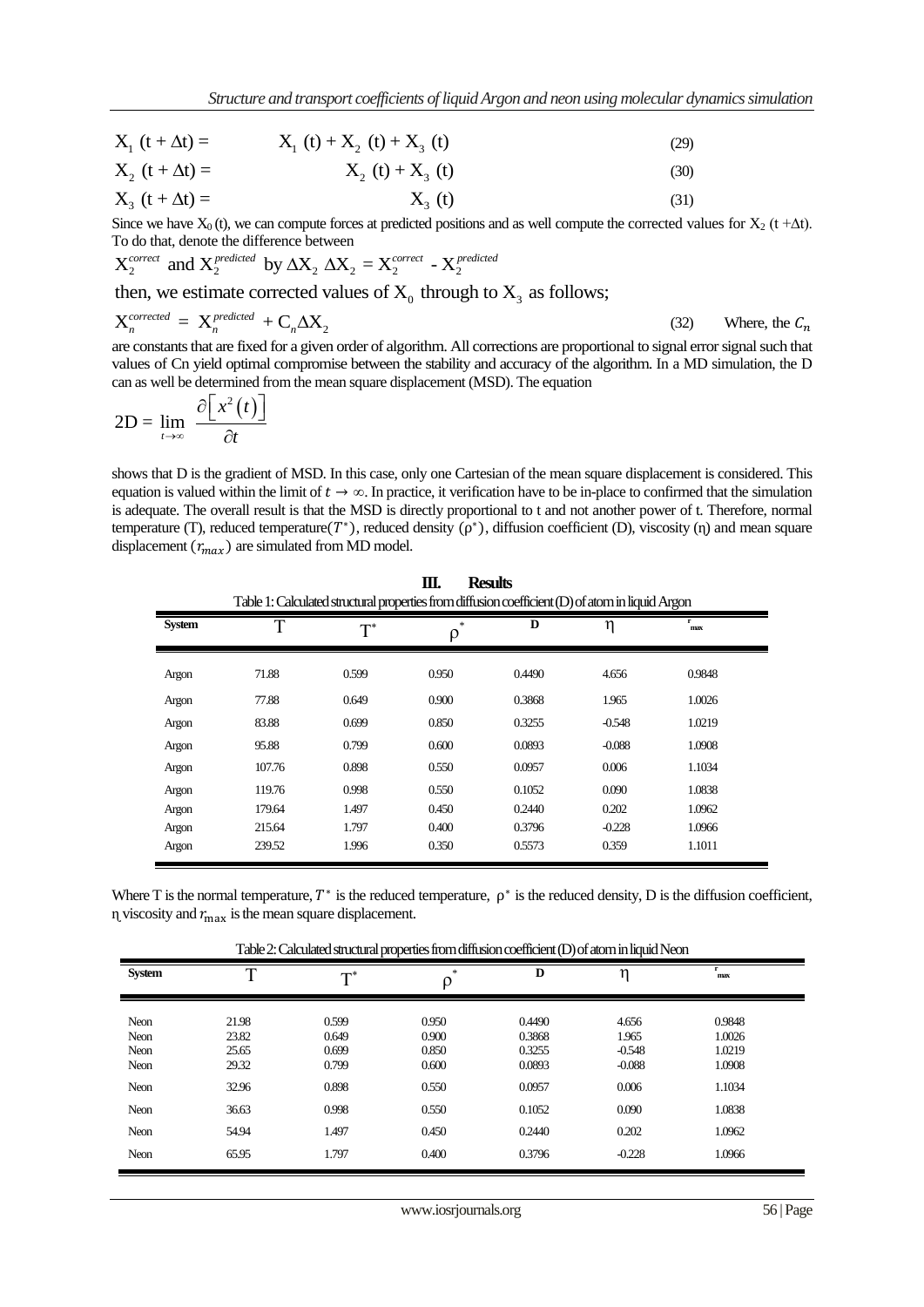

Figure 1: Variability of viscosity (in Pa-s) with temperature in liquid Argon.



Figure 2: Variability of viscosity (Pa-s) with temperature in liquid Neon.



Figure 3: The pair distribution function,  $g(r)$  of Argon at reduced temperatures (K) and densities ( $Kg/m^3$ ).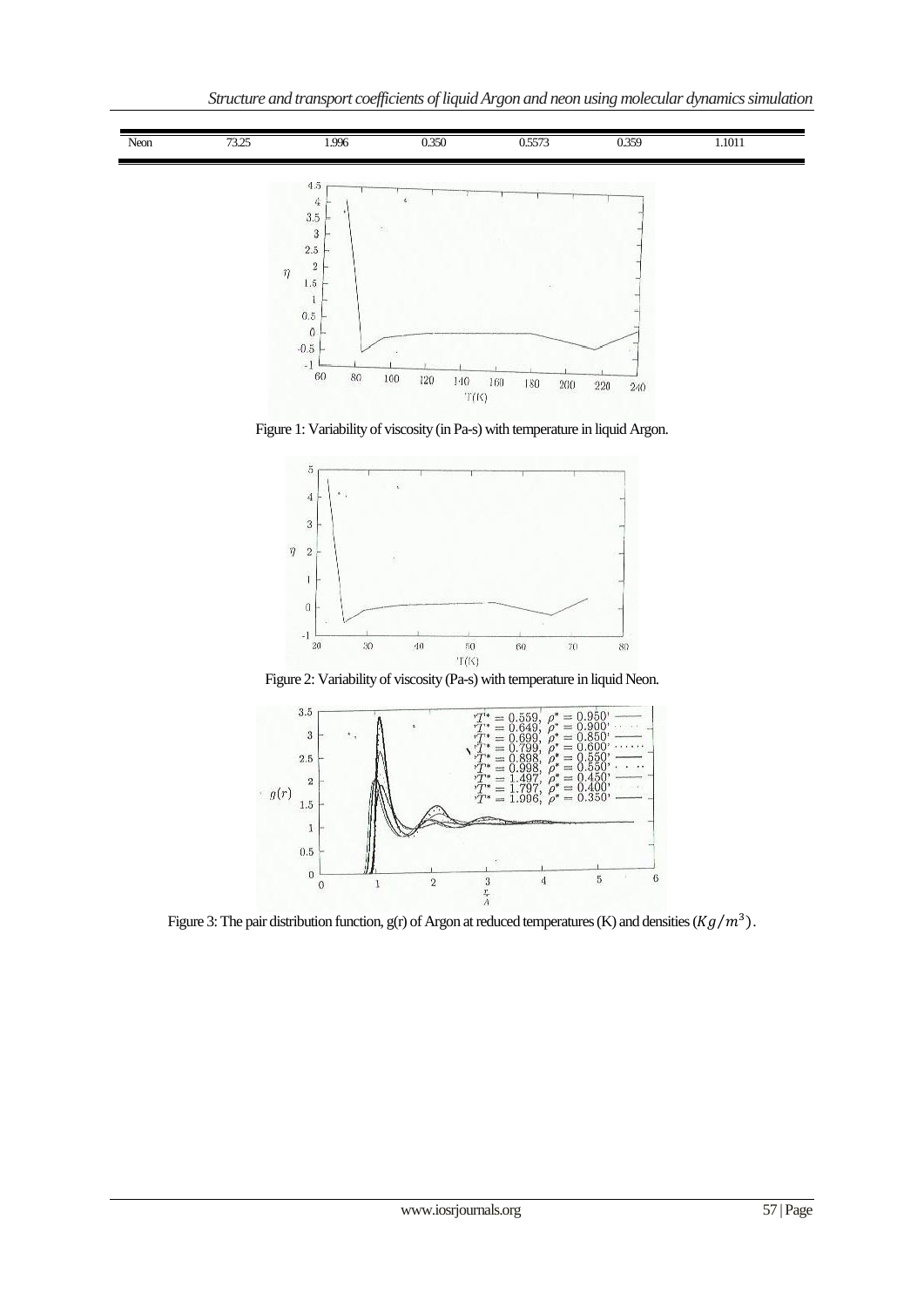

Figure 4: The pair distribution function, g(r) of Neon at reduced temperatures (K) and densities  $(Kg/m^3)$ .



Figure 5: Variability of the mean square displacement  $(r_{\text{max}})$  of liquid Argon.



Figure 6: Variability of the mean square displacement  $(r_{\text{max}})$  of liquid Neon.

## **IV. Discussions Of Results**

Results shown in table 1 and 2 were obtained using molecular dynamic (MD) model described under methodology. Apart from the pair distribution functions,  $g(r)$ , structural properties of liquid Argon and Neon; viscosity ( $n$ ) with other input parameters like normal temperature (T), reduced temperature  $(T^*)$ , reduced density  $(\rho^*)$ , and mean square displacement  $(r_{max})$  that are deduced from diffusion coefficient (D) are depicted with table 1 and 2, respectively.

From Figure 1, the shear ɳ of Argon variability with temperature is not linear. The shear ɳ of liquid Argon was highest below 80 K and has a value of  $\sim$  4 Pa-s, closer to 80 K, liquid Argon shear  $\eta$  value reduces sharply and faster such that it get to below zero Pa-s around 80 K. Closer to 90 K, it increases slightly to around 0.1 Pa-s and fluctuate between 0.1 Pa-s and a little higher (0.15 Pa-s) around 100 K and 180 K. Immediately after 180 K, liquid Argon shear η reduces slightly and gradual to around 220 K and a value of  $\sim$  -0.2 Pa-s and later increases sharply to  $\sim$  0.5 Pa-s at 240 K. Although, similar signature closer to that of figure 1 was observed in figure 2. However, in liquid Neon, reduced temperature and increased shear  $\eta$  were observed compare to shear  $\eta$  of liquid Argon. Around 23 K, highest shear  $\eta$  of  $\sim$ 4.8 Pa-s was observed in liquid Neon, which immediately decreases sharply to ~ -0.5 Pa-s around 25 K. Shear ɳ of liquid Neon was observed increasing gradually immediately after 25 K and has a value of  $\sim 0.1$  Pa-s at 30 K. This value ( $\sim 0.1$ )